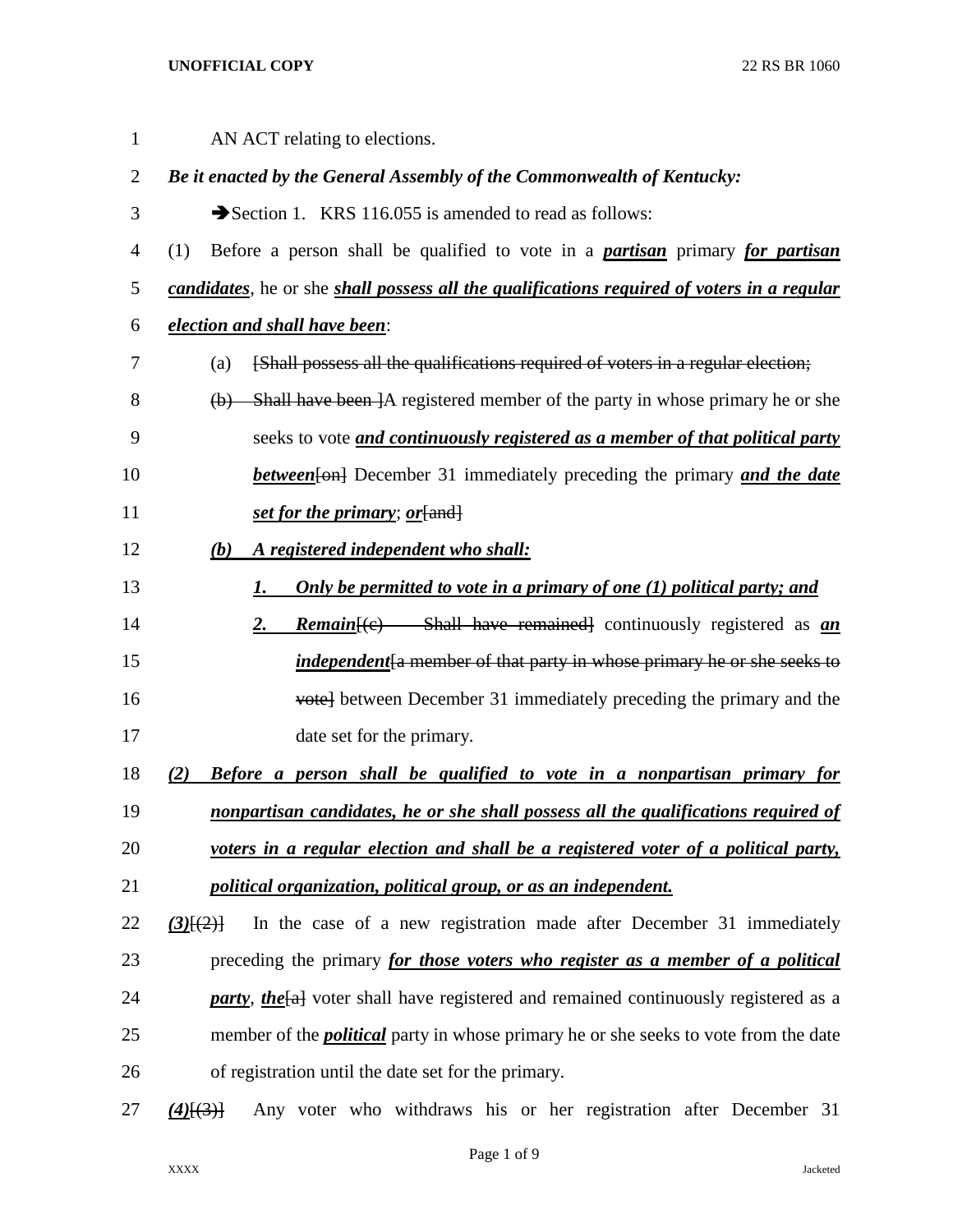immediately preceding the primary, and reregisters as a voter with a different party affiliation *or as a registered independent*, during those periods that the registration books are open immediately preceding the primary, shall not be eligible to vote in the upcoming primary. *(5)*[(4)] *Except for a voter registered as an independent,* no person shall be allowed to vote for any party candidates or slates of candidates other than that of the party of which he or she is a registered member. *(6)*[(5)] The qualifications *of a voter to vote in a primary* shall be determined as of the date of the primary, without regard to the qualifications or disqualifications as they may exist at the succeeding regular election, except that minors seventeen (17) years of age who will become eighteen (18) years of age on or before the day of the regular election shall be entitled to vote in the primary if otherwise qualified.[ However, Any registered voter, whether registered as a member of a party, political organization, political group, or as an independent, shall be qualified to vote in a primary for candidates listed in all nonpartisan races.] 16 Section 2. KRS 117.125 is amended to read as follows: Except for voting equipment that has been certified and in use on or before June 29, 2021, no voting system shall be approved for use after June 29, 2021, by the State Board of Elections, either upon initial examination or reexamination, unless the system has been certified under KRS 117.379 and is so constructed that it shall: (1) Ensure secrecy to the voter in the act of voting so that no person can see or know for whom any other voter has voted or is voting, except for those voters requiring assistance under KRS 117.255; (2) Permit votes to be cast for any candidate entitled to have his or her name printed upon the ballots at any primary, regular election, or special election, and for or against any public question entitled to be placed upon the ballots; (3) Except at a primary, permit a voter to vote for all the candidates of one (1) party or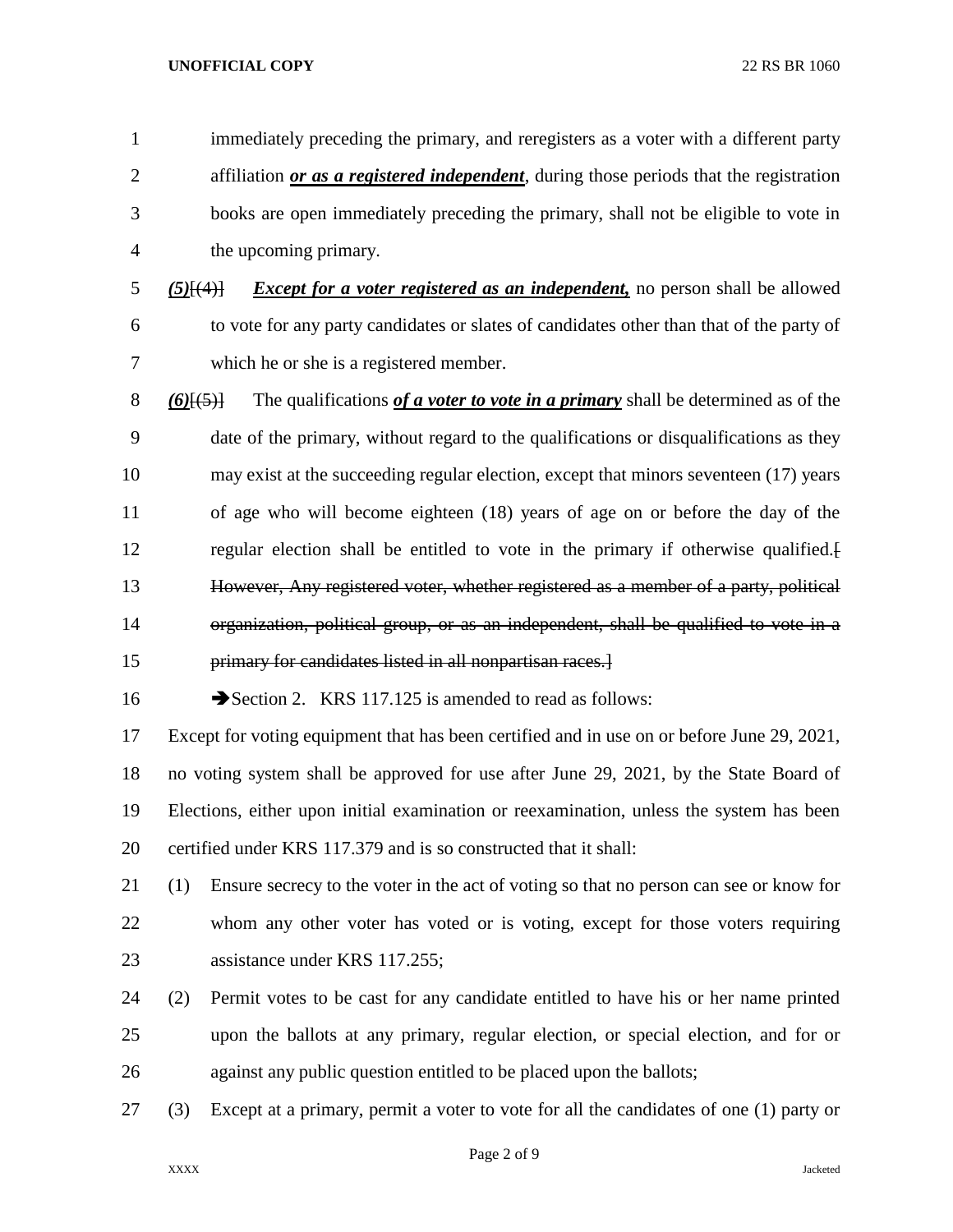- 1 for one (1) or more candidates of every party having candidates entitled to be voted for, or for one (1) or more independent, political organization, or political group candidates; (4) Permit a voter to vote for as many persons for an office as the voter is lawfully entitled to vote for, and no more; (5) Prevent a voter from voting for more persons for any office than the voter is entitled to vote for, and from voting for the same person, or for or against the same question, more than once; (6) Permit a voter to vote for or against any question the voter may have the right to vote on, but no other; (7) Provide for a nonpartisan ballot; (8) Be capable of being adjusted for use in a primary *to permit a voter the ability to vote for candidates in accordance with his or her voter registration status pursuant to Section 1 of this Act*[so that a voter may not vote for any person except those seeking nomination as candidates of the voter's party, as candidates for a **nonpartisan office, or as candidates for an office of the Court of Justice**]; (9) Permit each voter to vote for all the candidates for presidential electors of any party 18 by one (1) operation; (10) Permit each voter to vote, in any regular or special election, for any person for whom the voter desires to vote whose name does not appear upon the ballot by providing a method of write-in voting; (11) Be safe, efficient, and accurate in the conduct of elections, and correctly register and accurately count all votes cast for each person, and for or against each public question; (12) (a) Provide each voter an opportunity to verify votes recorded on the permanent paper ballot, either visually or using assistive voting technology, by producing a voter-verified paper audit trail;
	-

Page 3 of 9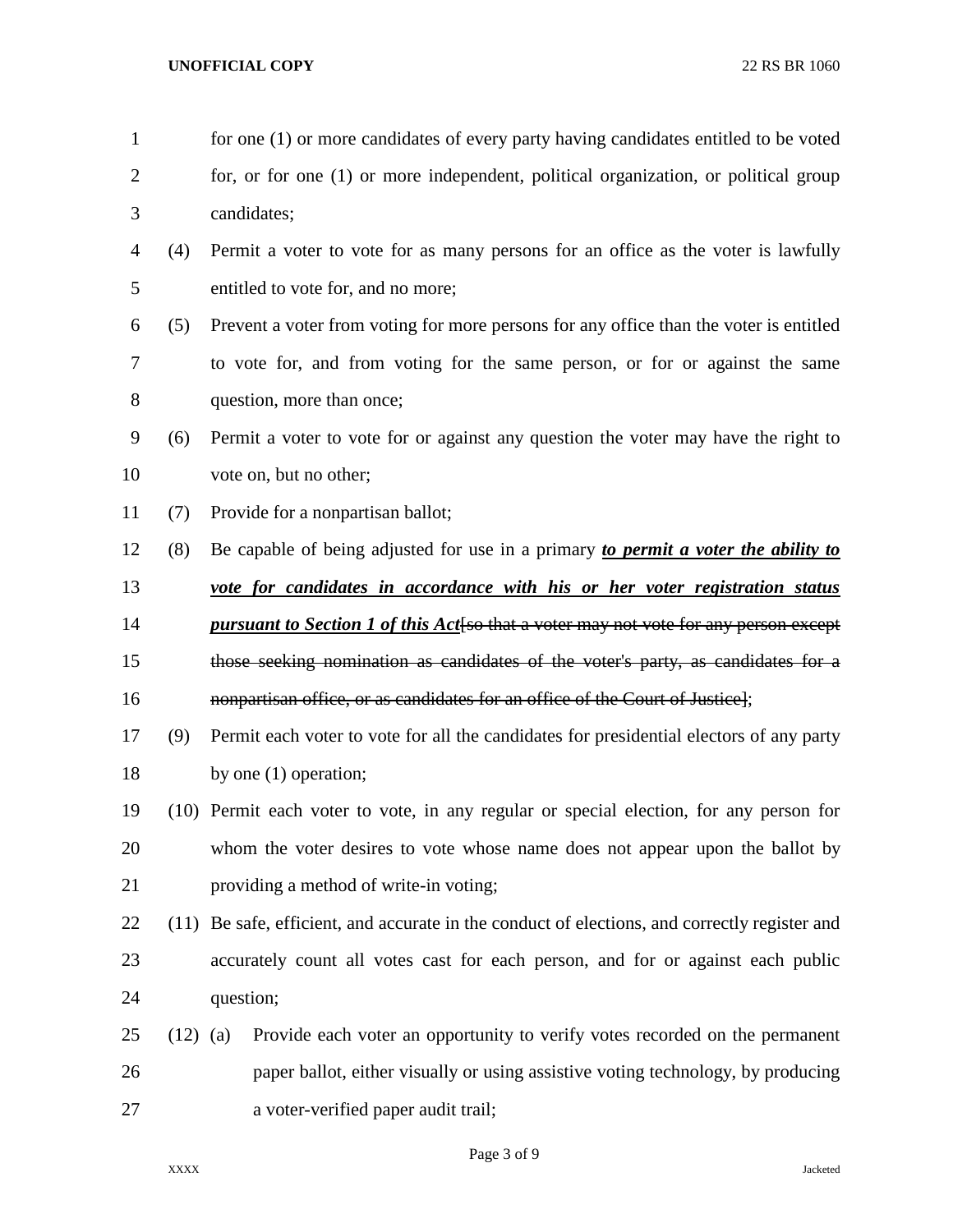| $\mathbf{1}$   | (b)      | Provide each voter an opportunity to change votes or correct any error before              |
|----------------|----------|--------------------------------------------------------------------------------------------|
| $\overline{2}$ |          | the voter's ballot is cast and counted; and                                                |
| 3              | (c)      | Provide a voter who spoils his or her ballot another ballot as provided under              |
| $\overline{4}$ |          | this chapter;                                                                              |
| 5              |          | (13) Use an individual, discrete, permanent, paper ballot cast by the voter for tabulating |
| 6              |          | purposes;                                                                                  |
| 7              |          | (14) Preserve the paper ballot as an official record available for use in any audit or     |
| $8\,$          | recount; |                                                                                            |
| 9              |          | (15) Be suitably designed for the purpose used, constructed of a durable material, and     |
| 10             |          | safely transportable;                                                                      |
| 11             |          | (16) Be capable of determining whether the voting equipment has been unlocked and          |
| 12             |          | operated or adjusted in any manner after once being locked;                                |
| 13             |          | (17) Have a public counter with a register which is visible from the outside of the        |
| 14             |          | counter or device that will show at all times during an election how many persons          |
| 15             |          | have voted;                                                                                |
| 16             |          | (18) Have a protective cumulative counter indicating the number of votes cast for each     |
| 17             |          | person, and the votes cast for or against each public question which cannot be seen,       |
| 18             |          | reset, or tampered with without unlocking a covering device by a key or other              |
| 19             |          | security apparatus that cannot unlock any other part of the equipment, and which           |
| 20             |          | prevents changes to the cumulative counter once the system has been put into               |
| 21             |          | operation on the day of any election;                                                      |
| 22             |          | (19) Provide for the tabulating of votes at the precinct as required under KRS 117.275;    |
| 23             |          | (20) Provide locks or other security apparatus by which the operation of the voting        |
| 24             |          | equipment may be locked before the time for opening the polls and after the time           |
| 25             |          | for closing the polls;                                                                     |
| 26             |          | (21) Permit a voter to readily learn the method of operating it, to expeditiously cast a   |
| 27             |          | vote for all candidates and on all questions of the voter's choice, and when operated      |

Page 4 of 9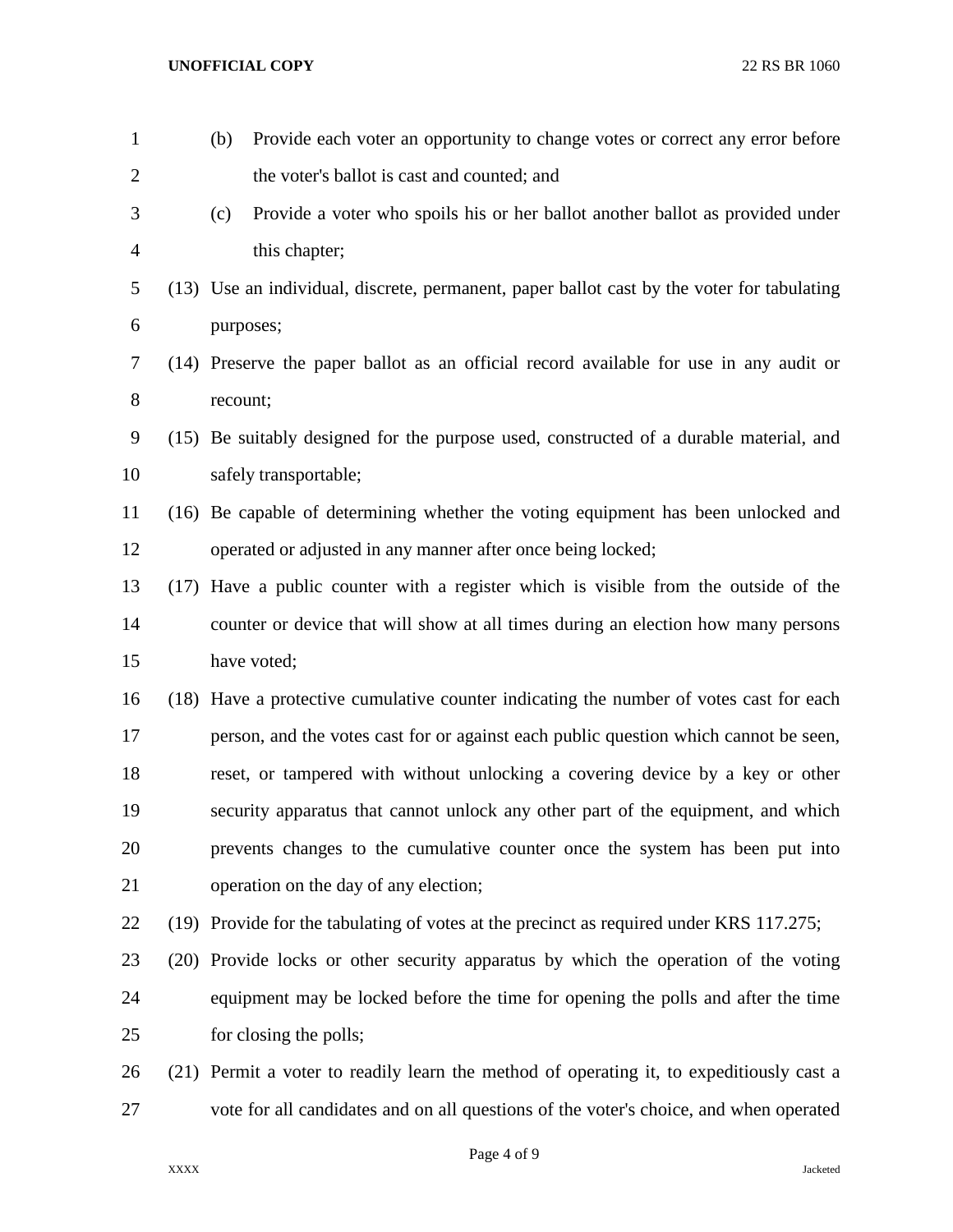| $\mathbf{1}$   |     | properly, register and record correctly and accurately every vote cast;                 |
|----------------|-----|-----------------------------------------------------------------------------------------|
| $\overline{2}$ |     | (22) Bear a number or other unique designation that will distinguish it from any other  |
| 3              |     | voting equipment or voting system;                                                      |
| 4              |     | (23) Produce a real-time audit log record for the voting system, and produce a paper    |
| 5              |     | record with a manual audit capacity which shall be available as an official record for  |
| 6              |     | any recount conducted related to any primary or election in which the system is         |
| 7              |     | used;                                                                                   |
| 8              |     | (24) Be accessible for individuals with impairments, including nonvisual accessibility  |
| 9              |     | for the blind or visually impaired, in a manner that provides the same opportunity      |
| 10             |     | for access and participation, including privacy and independence, as for other          |
| 11             |     | voters;                                                                                 |
| 12             |     | (25) Meet or exceed the standards for a voting system established by the Election       |
| 13             |     | Assistance Commission, as amended from time to time, and those approved under           |
| 14             |     | KRS 117.379; and                                                                        |
| 15             |     | (26) Meet such other requirements as may be established by the State Board of Elections |
| 16             |     | in administrative regulations promulgated under KRS Chapter 13A to reflect              |
| 17             |     | changes in technology to ensure the integrity and security of voting systems.           |
| 18             |     | Section 3. KRS 118.015 is amended to read as follows:                                   |
| 19             |     | As used in this chapter, unless the context otherwise requires:                         |
| 20             | (1) | A "political party" is an affiliation or organization of electors representing a        |
| 21             |     | political policy and having a constituted authority for its government and regulation,  |
| 22             |     | and whose candidate received at least twenty percent (20%) of the total vote cast at    |
| 23             |     | the last preceding election at which presidential electors were voted for;              |
| 24             | (2) | The word "election" used in reference to a state, district, county, or city election,   |
| 25             |     | includes the decisions of questions submitted to the qualified voters as well as the    |
| 26             |     | choice of officers by them;                                                             |
| 27             | (3) | A "ballot" or "official ballot" means the official presentation of offices and          |

Page 5 of 9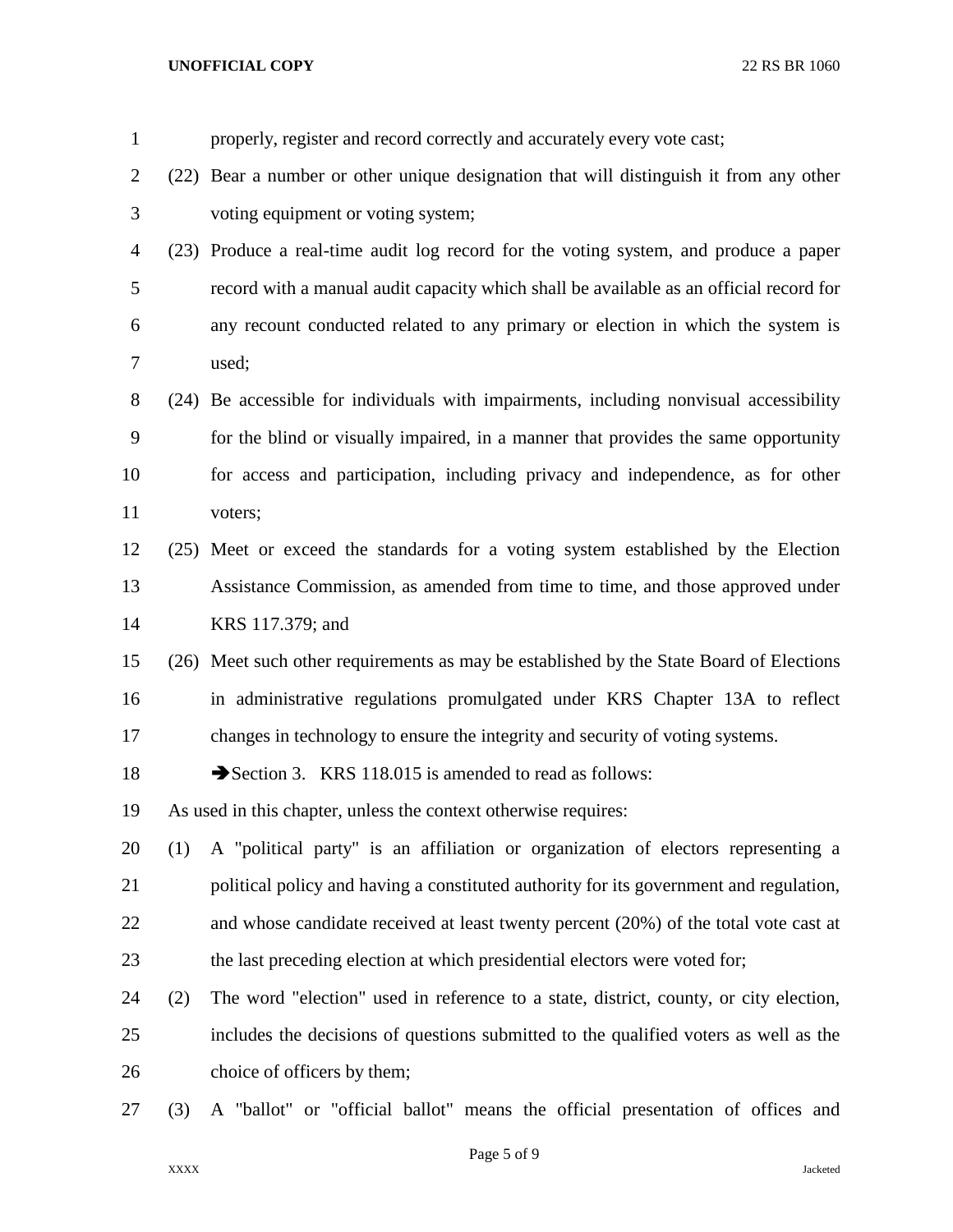| $\mathbf{1}$   |     |                                                                                    | candidates to be voted for, including write-in candidates, and all public questions      |  |  |  |
|----------------|-----|------------------------------------------------------------------------------------|------------------------------------------------------------------------------------------|--|--|--|
| $\overline{2}$ |     |                                                                                    | submitted for determination, and shall include a voting machine ballot, a paper          |  |  |  |
| 3              |     |                                                                                    | ballot, an absentee ballot, a federal provisional ballot, a federal provisional absentee |  |  |  |
| $\overline{4}$ |     |                                                                                    | ballot, or a supplemental paper ballot which has been authorized for the use of the      |  |  |  |
| 5              |     |                                                                                    | voters in any primary, regular election, or special election by the Secretary of State   |  |  |  |
| 6              |     |                                                                                    | or the county clerk;                                                                     |  |  |  |
| 7              | (4) | "Ballot box" means any box, bag, or other container that can be locked, sealed, or |                                                                                          |  |  |  |
| 8              |     |                                                                                    | otherwise rendered tamper-resistant, for receiving ballots;                              |  |  |  |
| 9              | (5) |                                                                                    | "Voting equipment" means any physical component of a voting system and includes          |  |  |  |
| 10             |     |                                                                                    | voting machines where voting machines are in operation;                                  |  |  |  |
| 11             | (6) |                                                                                    | "Voting machine" or "machine" means a part of a voting system that consists of:          |  |  |  |
| 12             |     | (a)                                                                                | A direct recording electronic voting machine that:                                       |  |  |  |
| 13             |     |                                                                                    | 1.<br>Records votes by means of a ballot display provided with mechanical or             |  |  |  |
| 14             |     |                                                                                    | electro-operated components that may be actuated by the voter;                           |  |  |  |
| 15             |     |                                                                                    | 2.<br>Processes the data by means of a computer program;                                 |  |  |  |
| 16             |     |                                                                                    | 3.<br>Records voting data and ballot images in internal and external memory              |  |  |  |
| 17             |     |                                                                                    | components; and                                                                          |  |  |  |
| 18             |     |                                                                                    | Produces a tabulation of the voting data stored in a removable memory<br>4.              |  |  |  |
| 19             |     |                                                                                    | component and on a printed copy; or                                                      |  |  |  |
| 20             |     | (b)                                                                                | One (1) or more electronic devices that operate independently or as a                    |  |  |  |
| 21             |     |                                                                                    | combination of a ballot marking device and an electronic or automatic vote               |  |  |  |
| 22             |     |                                                                                    | tabulating device;                                                                       |  |  |  |
| 23             | (7) |                                                                                    | "Voting system" means:                                                                   |  |  |  |
| 24             |     | (a)                                                                                | The total combination of physical, mechanical, electromechanical, or                     |  |  |  |
| 25             |     |                                                                                    | electronic equipment, including the software, hardware, firmware, and                    |  |  |  |
| 26             |     |                                                                                    | documentation required to program, control, and support that equipment, that             |  |  |  |
| 27             |     |                                                                                    | is used to:                                                                              |  |  |  |

Page 6 of 9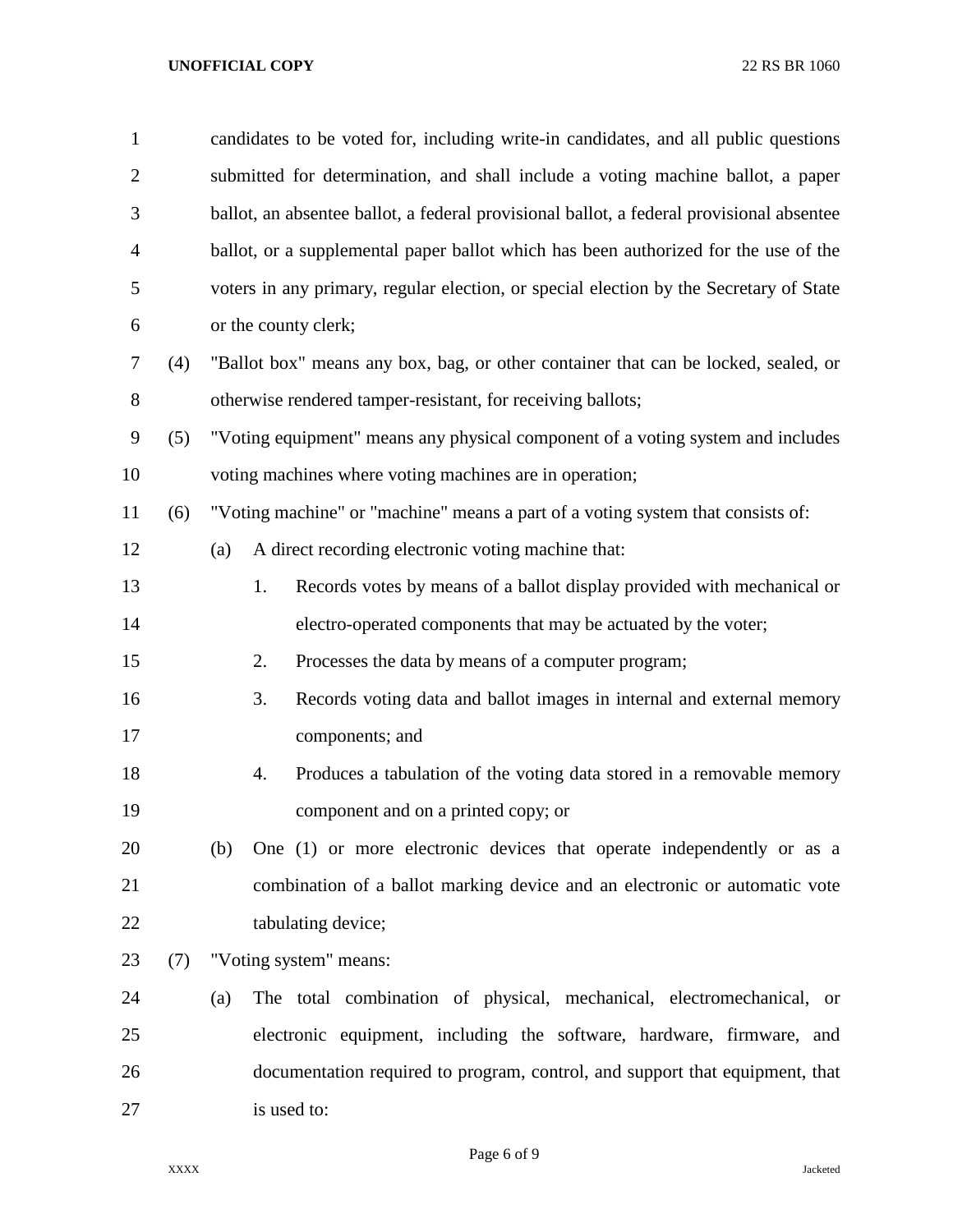| $\mathbf{1}$ |             | 1. | Define ballots;                                                                                     |
|--------------|-------------|----|-----------------------------------------------------------------------------------------------------|
| 2            |             | 2. | Cast and count votes;                                                                               |
| 3            |             | 3. | Report or display election results; and                                                             |
| 4            |             | 4. | Maintain and produce any audit trail information; and                                               |
| 5            | (b)         |    | The practices and associated documentation used to:                                                 |
| 6            |             | 1. | Identify system components and versions of those components;                                        |
| 7            |             | 2. | Test the system during its development and maintenance;                                             |
| 8            |             | 3. | Maintain records of system errors and defects;                                                      |
| 9            |             | 4. | Determine specific system changes to be made to a system after the                                  |
| 10           |             |    | initial qualification of the system; and                                                            |
| 11           |             | 5. | Make available any materials to the voter, such as notices, instructions,                           |
| 12           |             |    | forms, or paper ballots;                                                                            |
| 13           | (8)         |    | "Registered independent" or "independent" means a voter who is not registered                       |
| 14           |             |    | as a member of a political party, political organization, or political group as                     |
| 15           |             |    | defined in this section;                                                                            |
| 16           | $(9)$ $(8)$ |    | The word "resident" used in reference to a candidate in a state, district, county,                  |
| 17           |             |    | or city election shall mean actual resident, without regard to the residence of the                 |
| 18           |             |    | spouse of the candidate;                                                                            |
| 19           | (10)(9)     |    | "Political organization" means a political group not constituting a political                       |
| 20           |             |    | party within the meaning of subsection (1) of this section but whose candidate                      |
| 21           |             |    | received two percent (2%) or more of the vote of the state at the last preceding                    |
| 22           |             |    | election for presidential electors; and                                                             |
| 23           |             |    | $(11)$ [ $(10)$ ] "Political group" means a political group not constituting a political party or a |
| 24           |             |    | political organization within the meaning of subsections (1) and $(10)(9)$ of this                  |
| 25           | section.    |    |                                                                                                     |
| 26           |             |    | Section 4. KRS 118.125 is amended to read as follows:                                               |
| 27           | (1)         |    | Except as provided in KRS 118.155 and a candidate registered as an independent,                     |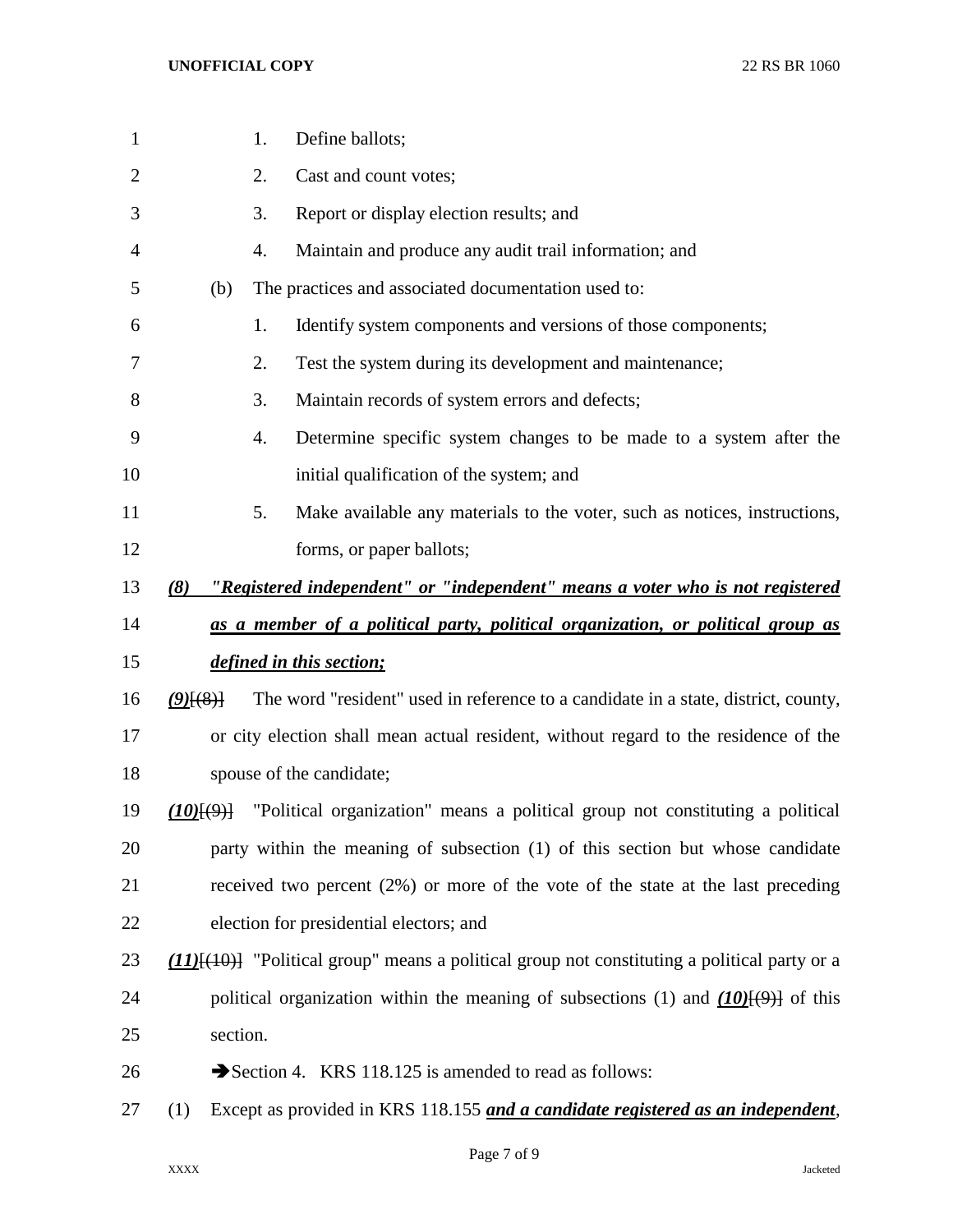any person who is qualified under the provisions of KRS 116.055 to vote in any primary for the candidates for nomination by the party at whose hands he or she seeks the nomination, shall have his or her name printed on the official ballot of his or her party for an office to which he is eligible in that primary, upon filing, with the Secretary of State or county clerk, as appropriate, at the proper time, a notification and declaration.

 (2) The notification and declaration shall be in the form prescribed by the State Board of Elections. It shall be signed by the candidate and by not less than two (2) registered voters of the same party from the district or jurisdiction from which the candidate seeks nomination. Signatures for nomination papers shall not be affixed on the document to be filed prior to the first Wednesday after the first Monday in November of the year preceding the year in which the office will appear on the ballot. The notification and declaration for a candidate shall include the following oath:

 "For the purpose of having my name placed on the official primary election 16 ballot as a candidate for nomination by the ------ Party, I, ------ (name in full as desired on the ballot as provided in KRS 118.129), do solemnly swear that my residence address is ----- (street, route, highway, city if applicable, county, state, and zip code), that my mailing address, if different, is ----- (post office address), and that I am a registered ------ (party) voter in ------ precinct; that I believe in the principles of the ------ Party, and intend to support its principles and policies; that I meet all 22 the statutory and constitutional qualifications for the office which I am seeking; that if nominated as a candidate of such party at the ensuing election I will accept the nomination and not withdraw for reasons other than those stated in KRS 118.105(3); that I will not knowingly violate any election law or any law relating to corrupt and fraudulent practice in campaigns or elections in this state, and if finally elected I will qualify for the office."

Page 8 of 9